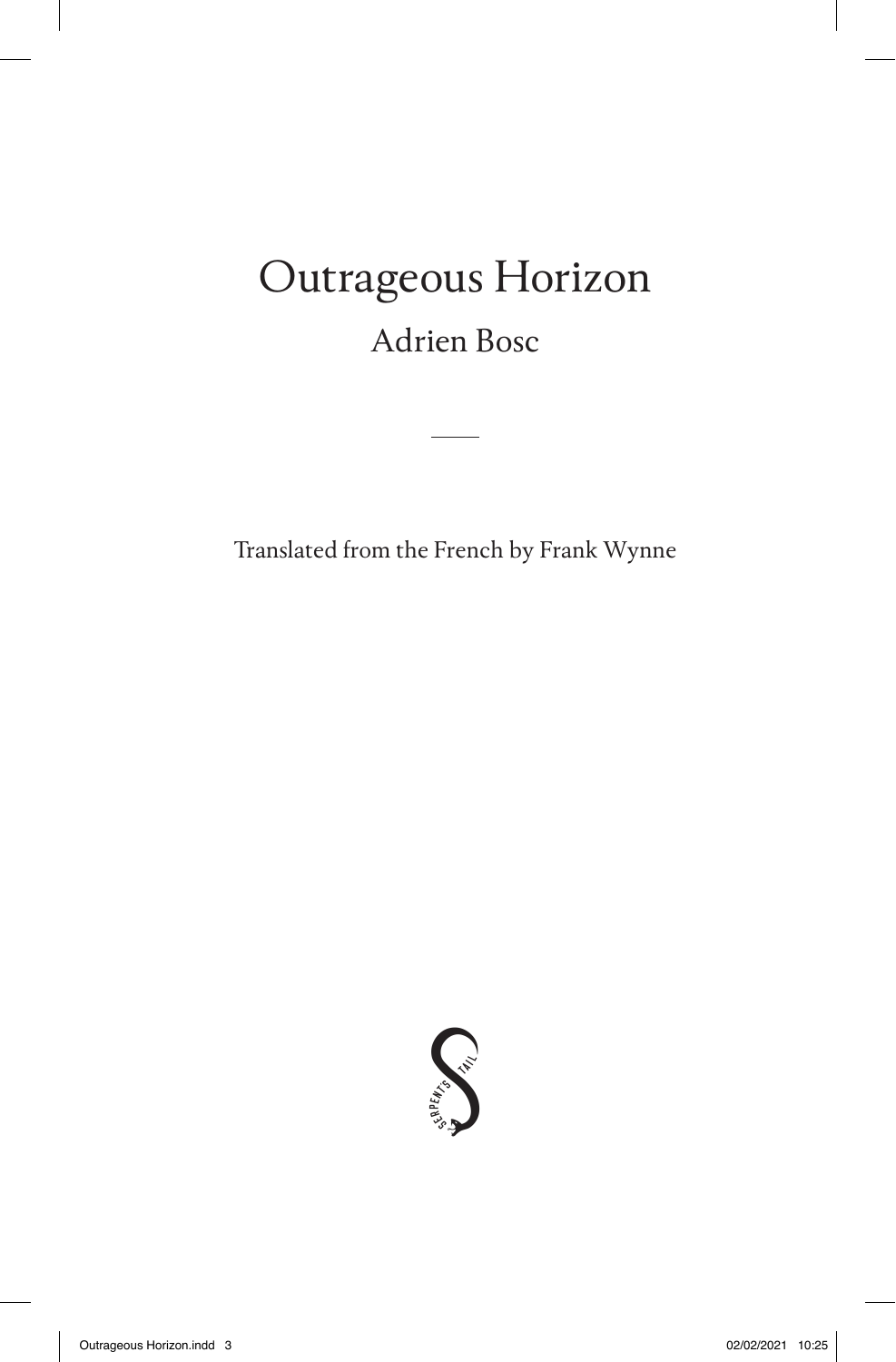First published in Great Britain in 2021 by SERPENT'S TAIL an imprint of Profile Books Ltd 29 Cloth Fair London ec1a 7jq *www.serpentstail.com*

First published in French as *Capitaine* in 2018 by Éditions Stock Copyright © Adrien Bosc, 2018

Translation © Frank Wynne, 2021

Extracts appear with permission from: *Martinique, Charmeuse De Serpents* by André Breton. © Pauvert, département de Librairie Arthème Fayard 1972, 2000. Frank Wynne's translation. *Tropiques, 1941–1945.* © Nouvelles éditions Place (Revue fondée par Aimé Césaire). *Wifredo Lam* by Max-Pol Fouchet / Éditions Cercle d'Art. *Look, Listen, Read* by Claude Lévi-Strauss, translated by Brian C. J. Singer, © 1997. Reprinted by permission of Basic Books, an imprint of Hachette Book Group, Inc. *Tristes Tropiques* by Claude Lévi-Strauss 1955, translated by John and Doreen Weightman 1973 © Librairie Plon 1955, Atheneum Publishers 1974, Penguin Books 1992, Penguin Classics 2011. Reproduced by permission of Penguin Books Ltd. *Écris-moi à Mexico. Correspondance inédite 1941–1942 de Victor Serge et Laurette Séjourné.* © Éditions Signes et Balises. Frank Wynne's translation. *Notebooks 1936–1947* by Victor Serge*.* Published in English by New York Review Books. Translation copyright © 2019 by Mitchell Abidor and Richard Greeman. All rights reserved.

1 3 5 7 9 10 8 6 4 2

Typeset in Tramuntana Text by MacGuru Ltd Designed by Nicky Barneby @ Barneby Ltd

Printed and bound in Great Britain by Clays Ltd, Elcograf S.p.A.

The moral right of the author has been asserted.

All rights reserved. Without limiting the rights under copyright reserved above, no part of this publication may be reproduced, stored or introduced into a retrieval system, or transmitted, in any form or by any means (electronic, mechanical, photocopying, recording or otherwise), without the prior written permission of both the copyright owner and the publisher of this book.

A CIP catalogue record for this book is available from the British Library. ISBN 978 1 78816 273 9

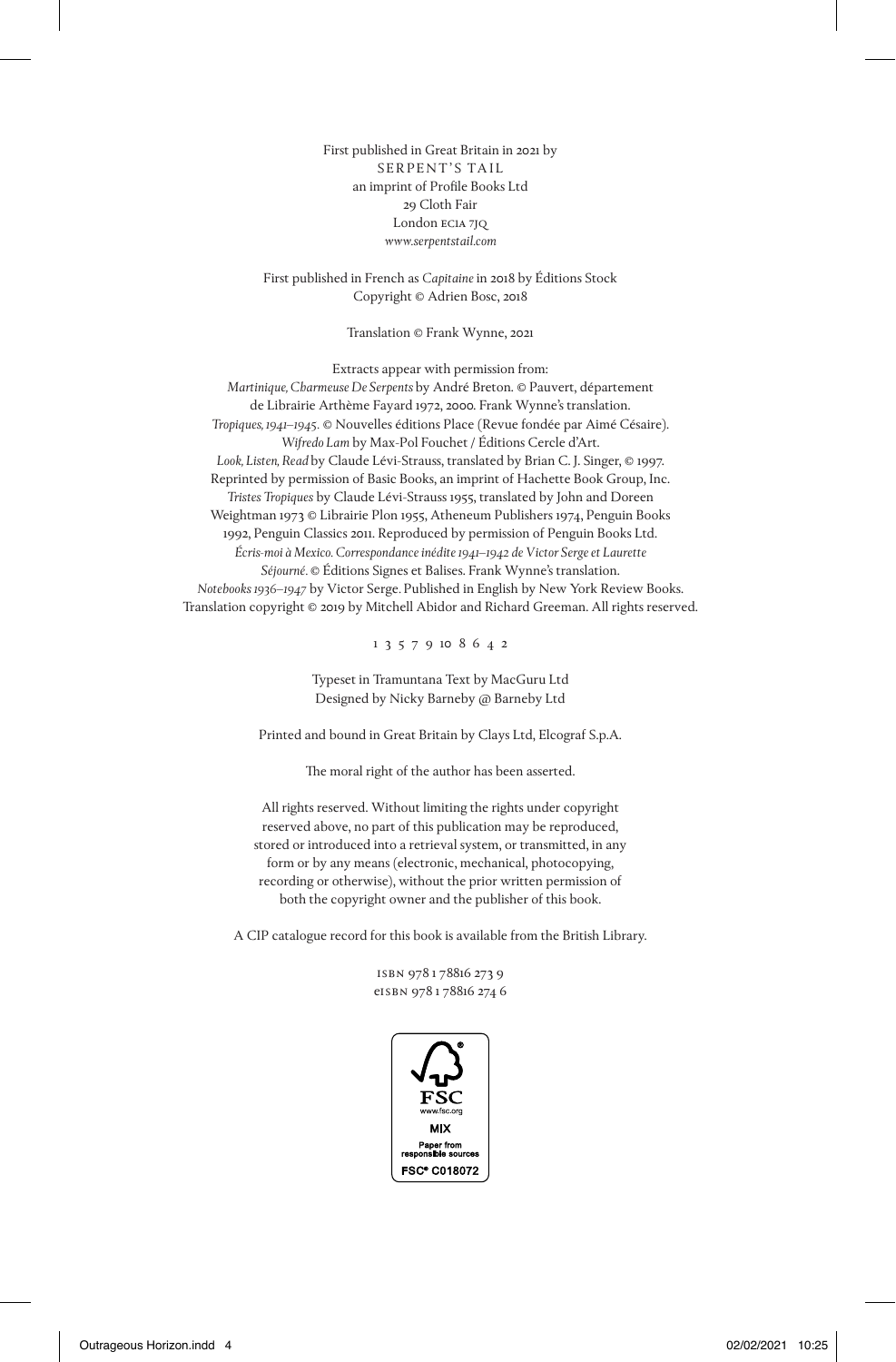# Prologue

We cannot know the taste of pineapple by listening to travellers' tales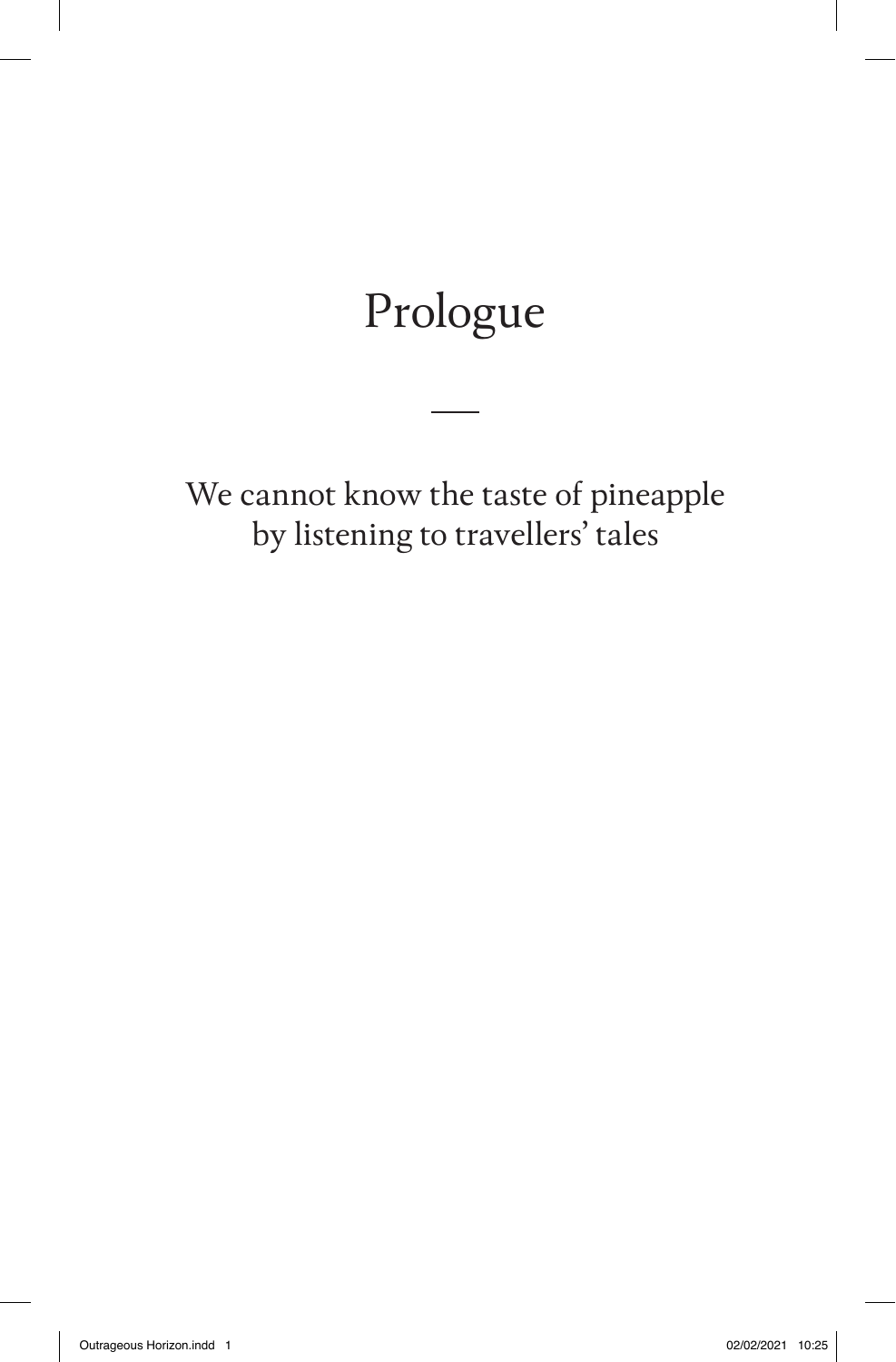One night, long ago – I don't quite remember when – as we left a bar, a tipsy friend said with feigned gravity: 'We cannot know the taste of pineapple by listening to travellers' tales.' We were standing in the middle of an alley somewhere between the rue de la Grange-aux-Belles and the rue Saint-Maur in the tenth arrondissement of Paris, a little the worse for wear, and I remember I stopped, I laughed, then I walked on towards Belleville. I was living in a building on the corner of the rue de la Fontaine-au-Roi and the rue du Moulin Joly, at the point where the tenth and eleventh arrondissements meet. The building faces a derelict multi-storey car park; there is nothing on either side of the courtyard, so, from a distance, it looks a little like an ocean liner. A rented apartment we had been handing down from brother to brother for about ten years without the lease or the rent ever changing. The first handed on to the next, leaving his place to his younger brother, and so on. The two-room apartment was furnished with oddments randomly gathered during peregrinations, and marked by home improvements undertaken for the band of brothers – a library in the hallway, a chest mounted on the ceiling, a leather armchair nicknamed the *pocket-emptier*, a clothes-shop mannequin with no clothes, a tricolour stolen from the entrance to a town hall, a neon sign from a Chinese restaurant with every other letter missing. From the window, we suspended a pink tricycle found during a night on the tiles, and this served as a figurehead for our ocean liner-cum-apartment block. I had arrived home late and, before I went to bed, had scrawled my friend's words on a slip of paper:

*We cannot know the taste of pineapple by listening to travellers' tales.*

I like these pithy phrases that say everything without saying anything, those futile maxims whose hollowness becomes evident the moment they are inverted, the paradoxes pinned over desks. Honestly, this is exactly what I did as soon as I woke up: I pinned it on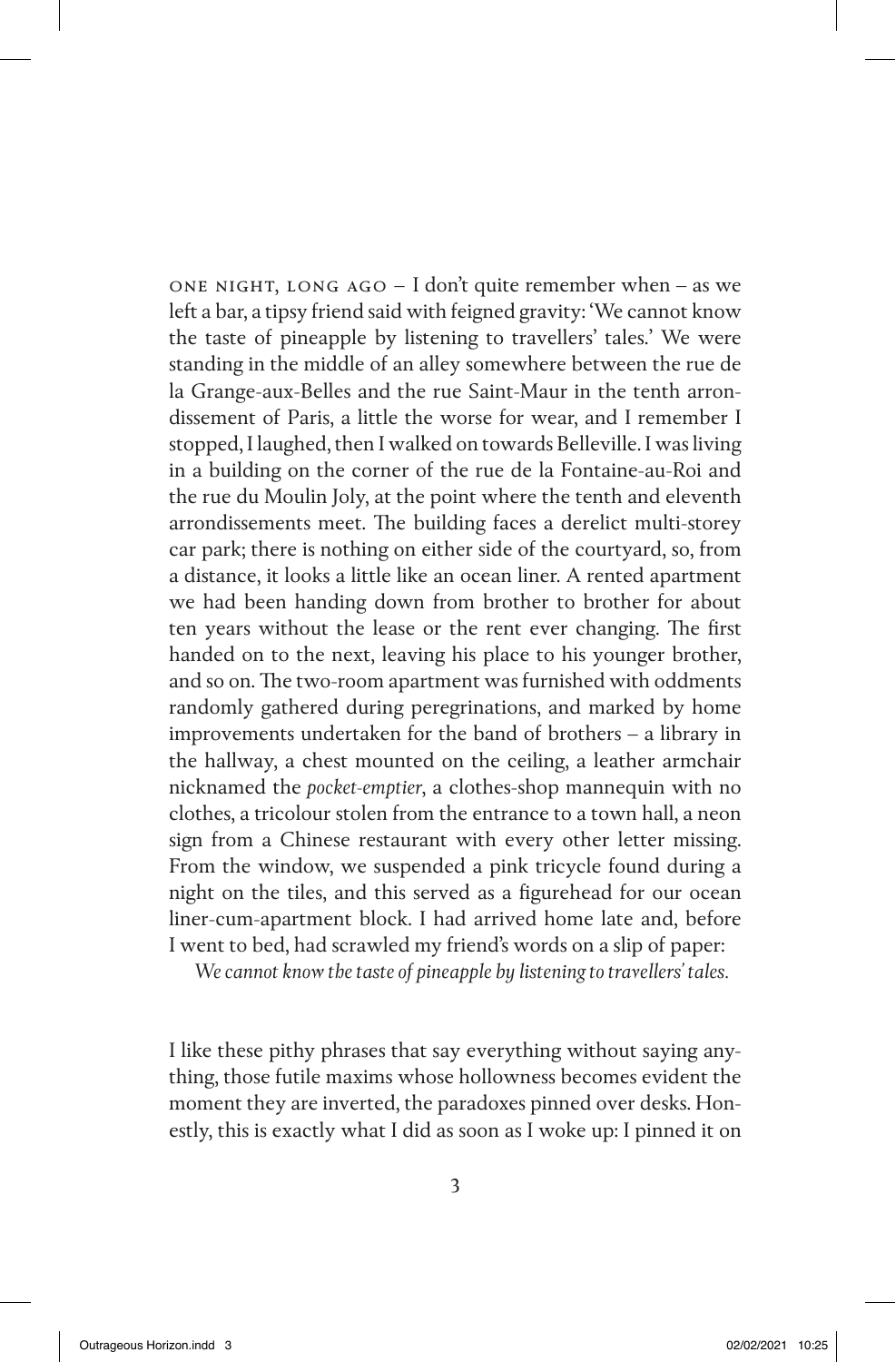the corkboard over my desk, between a photograph of Walter Benjamin bought from the German bookshop Marissal Bücher (now gone) and an aphorism by Ambrose Bierce: *A rabbit's foot may bring good luck to you, but it brought none to the rabbit.* I forgot the phrase, but it stayed with me. During one of my moves, I found a brown paper envelope containing a number of Polaroids, postcards and scraps of paper, and there it was. On the reverse, I had noted the date: 12 June 2004.

When I discovered the stories of Nicolas Bouvier, I remember thinking how perfectly the maxim hit home; even the most faithful and inspired account could, at best, offer only a counterfeit of the real, and would stop short when it came to sensation. And yet, one line, one carefully fashioned phrase, gave the lie to the maxim, contradicted it for a moment: *Without this detachment, this transparency, how can one hope to show what one has seen? Become reflection, echo, breath of wind, guest who sits mute at the end of the table before uttering a word*. It was from *The Scorpion-Fish*, and it was luminous. I jotted it down in a notebook, this was in January 2007, and I reread it recently.

In May 2014, a friend invited me to the theatre. A performance, he explained, not real actors, but artists from various disciplines meeting on stage; it was in Vitry, on a Friday at 8.30 p.m. The artist in question was André S. Labarthe, who created the documentary series *Film-makers of Our Time*. I had nothing planned that evening, and I went. Outside the theatre, the title was writ large: we cannot know the taste of pineapple by listening to travellers' tales*.* You couldn't make it up. In the programme, I read: *The title, borrowed from Leibniz, reveals all the difficulty but also all the zest of experience.* I was amused that it had never occurred to me to track down the author of this phrase, so convinced had I been that it was just drunken late-night showboating, one my friend had probably since forgotten, a clever throw-away remark. The back of the programme read:

- *1. One does not need to be old to tell one's life story.*
- *2. To imagine recounting one's life from A to Z is a tangential activity, a manner, by means of fiction, of elevating one's biography to the status of art.*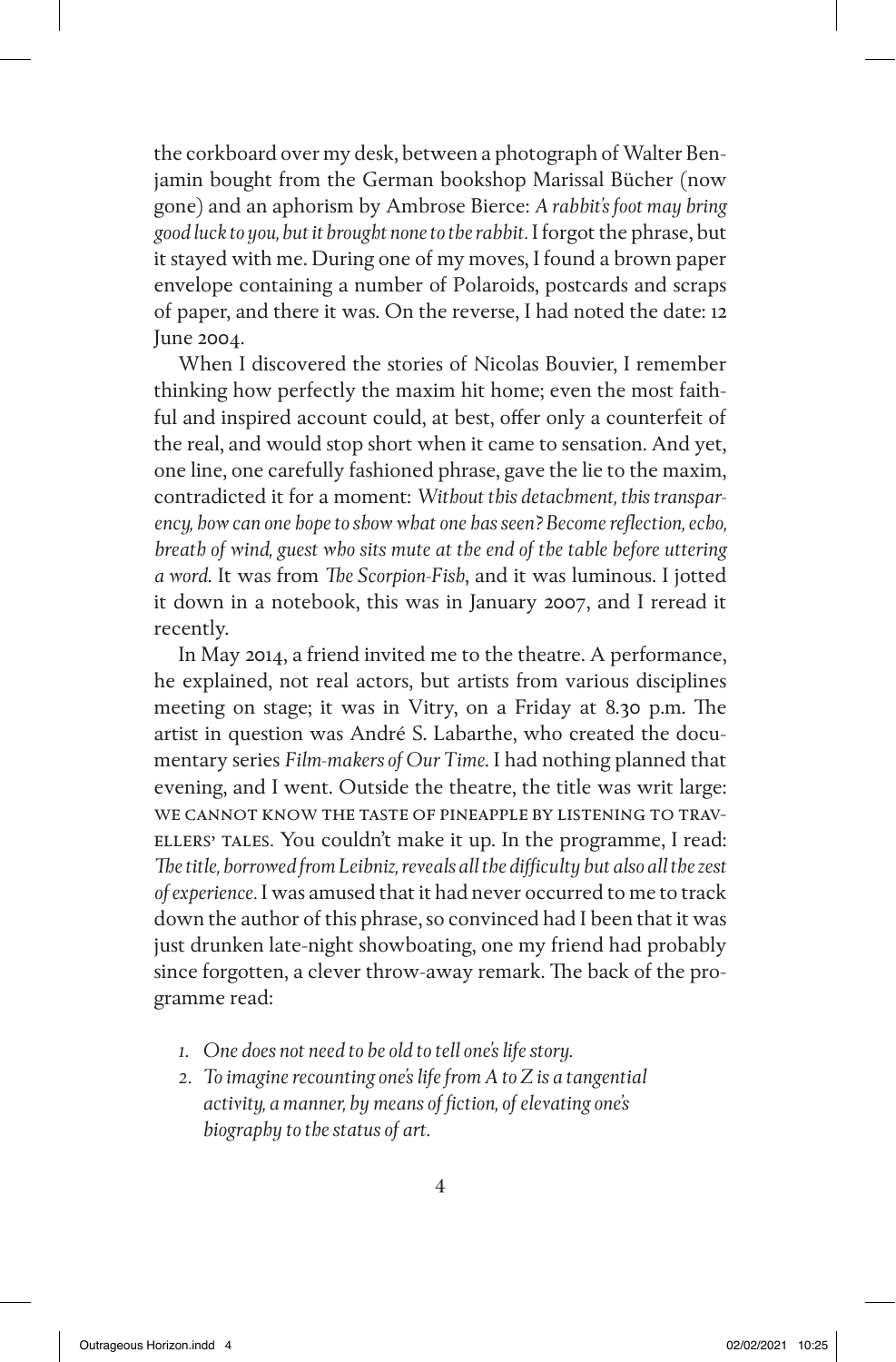- *3. If fiction is me, is non-fiction other people?*
- *4. All (hi)story contains an element of fiction.*

If this were a philosophy, I would subscribe to it, especially point three. In the middle of the stage, was an elongated bubble of transparent plastic about eight metres wide, onto whose inner surface videos were projected that accompanied the story being read or played out. Strangely, it was quite funny.

After the performance, I went straight home without staying for a drink, to track down the precise source of the quote and read the whole passage. It was from *New Essays on Human Understanding –* and took the form of an imaginary dialogue between Philalethes and Theophilus, one an empiricist, the other a rationalist, in which Leibniz responds to the theses of Locke. The phrasing was different and the conclusion more astonishing: *We cannot know the taste of pineapple, for example, by listening to travellers' tales, unless we can taste things by the ears – like 'Sancho Panza, who had the faculty to see Dulcinea by hearsay', or like the blind man who, having often heard scarlet described as a blazing colour, thought that it must be 'like the sound of a trumpet'.*I thought, perhaps this is what the novel is, perhaps this is what memory is.

Another apartment, another desk, and above it, pinned to a different corkboard, a photograph – on the high seas, the sun is rising over a number of faces, in the centre is a woman, arms dangling, her expression cheerful, her pose mimicking the lurching of the boat while, behind her, an elegant, neatly coiffed man wearing braces and shirtsleeves is looking away from the camera, staring at some higher point; two hats, one looks to be made of straw, the other is a sort of panama; in the foreground, half out of frame, is a child of two or three dressed in shorts. Alone, on the far left, a man stands apart from the group, squeezed into a heavy artist's jacket with roomy pockets, he is bringing his hand up to his face, to smoke, to shield his eyes, it is impossible to tell. According to the caption, he is Victor Serge. One figure is turned towards the sea, her hand on the gunwale, her dress and her hair bisected by a band of light (at first glance, it is impossible to say whether the negative has been overexposed, or whether it is a broad beam of sunlight); she is Jacqueline Lamba. The two faces are lost, one staring at his feet, the other gazing out to sea.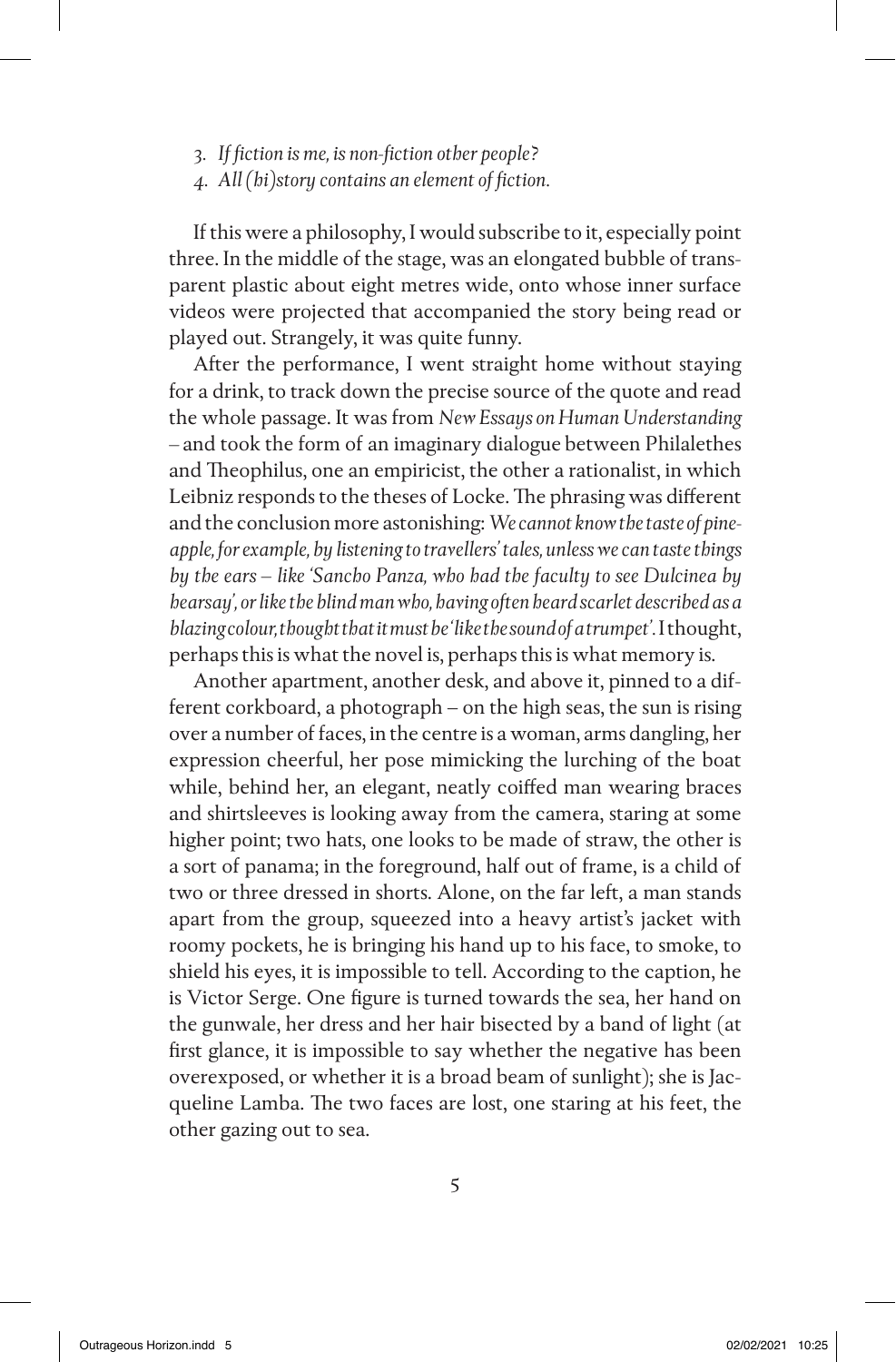I look at this photograph taken on the deck of the ship. There are two, and they are the only ones taken during the crossing. Don't go looking for others, I was told, all you will find are snapshots of mist taken from the quay, as for the rest, it is a strange journey devoid of images. A moment of history attested by official documents and by travellers' tales but shielded from film, one might say, in the blind spot of a century of images. The two negatives can be found on the website of the United States Holocaust Memorial Museum; both are credited to Dyno Lowenstein – and they bear the same date: 25 March 1941. Looking at the photograph, I can only dream of sitting down to dinner, of talking to these paper faces who suddenly come to life, talk, answer, offer a true perception of this moment, just one, a fleeting impression that fades as quickly as it appears of being on board, or somewhere above, slightly to one side, or simply elsewhere. We assemble memories, surround ourselves with an array of archives, tinker with them, move them, twist them, bring them together until the door opens just a crack, you grope your way through a room plunged into darkness and, in a thin shaft of light, a theatre comes to life. You take to the sea, you cast off, you set off on a long voyage and perhaps, when you reach the quay, you will have the taste of pineapple in your mouth and landsickness. I noted the date: 21 June 2014.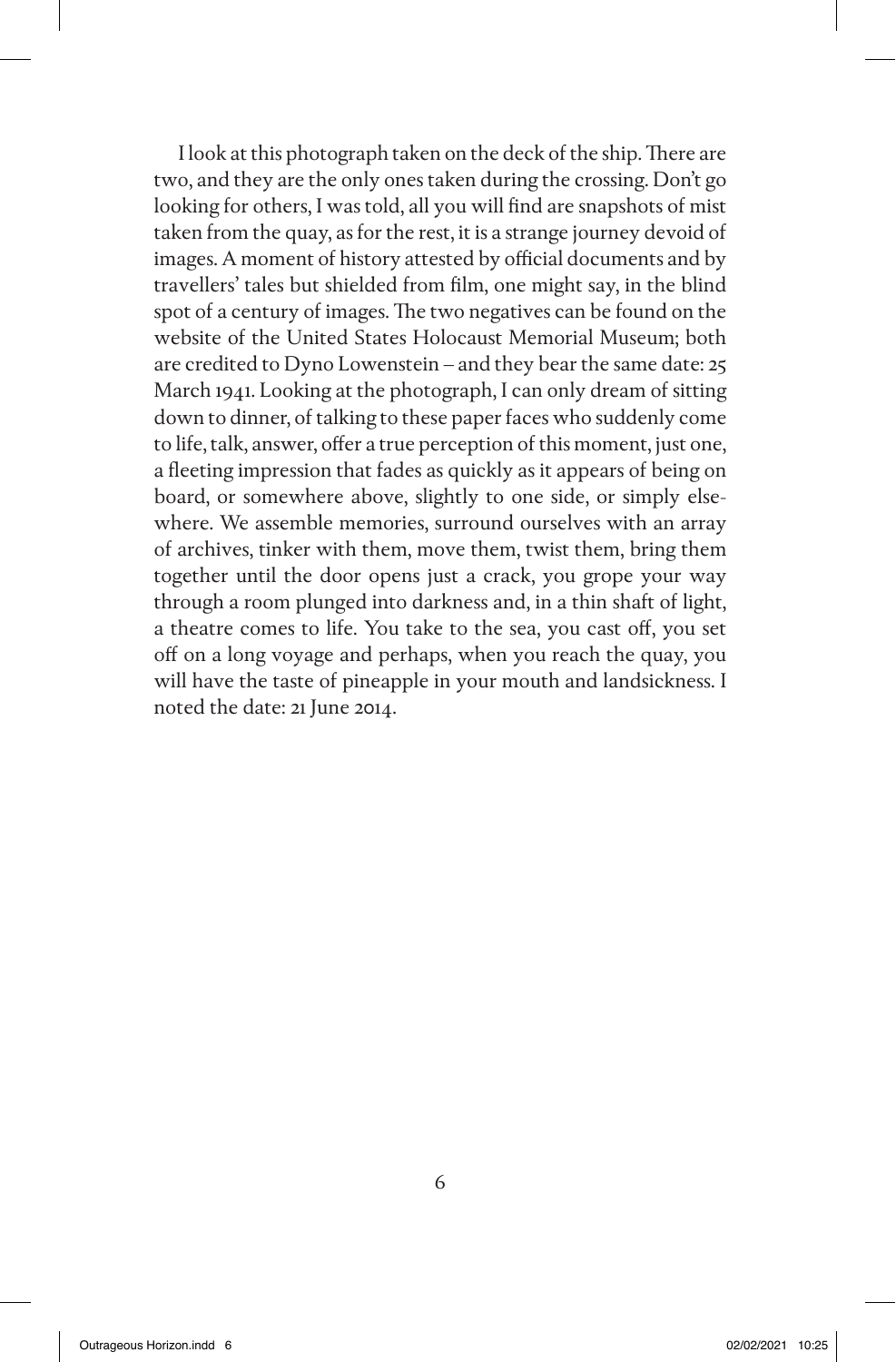## Part One

### Pôvre Merle

*We say that for our civilisation the Atlantic is what the Mediterranean was for antiquity, an inner sea.* 

Victor Serge*, Notebooks*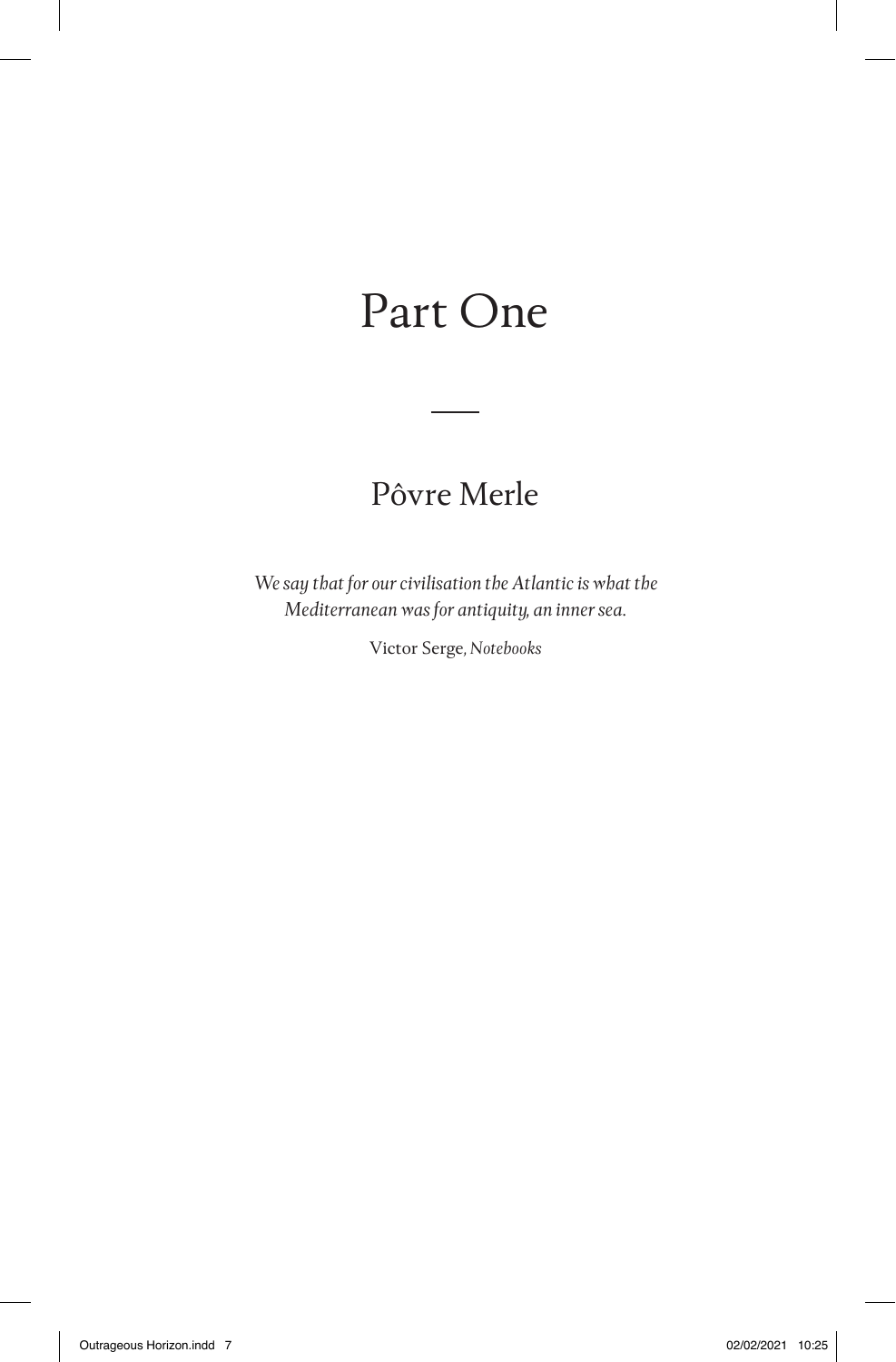1

#### The Squid

*Hangar No. 7 24 March 1941*

Beneath a thick black cape, she moved in the darkness, her face haggard and a little wild. From the rue des Catalans, she took the corniche, crossed the gardens of the Pharo Palace, skirted the bassin de Carenage, balancing on the edge, leaving the sun, the Café Ventoux and Le Brûleur de Loups. When she reached 10, cours du Vieux-Port, she glanced up at the offices of Cahiers du Sud, then continued walking to the bustling warehouses at la Joliette filled with empty, upturned casks. At thirty-two, Simone Weil was this shadow shifting beneath the sunlight of Marseilles harbour; her brother André had left the city in January aboard one of these ships. She was living alone, dividing her time between learning Occitan and reading the *Iliad* through the prism of war. People called her strange, quick-tempered, reckless. On the wall of the apartment at 8, rue des Catalans she had pinned a reproduction of Giorgione's *Pastoral Concert*, she slept on the bare floorboards and often, in the middle of the night, swaddled in thin sheets, she would sit out on the terrace overlooking the shore, cleaning the lenses of her round glasses and straining her eyes as she watched the stars mingle with the sea. In the morning, sunlight would blanket her non-existent bed and the island of Frioul would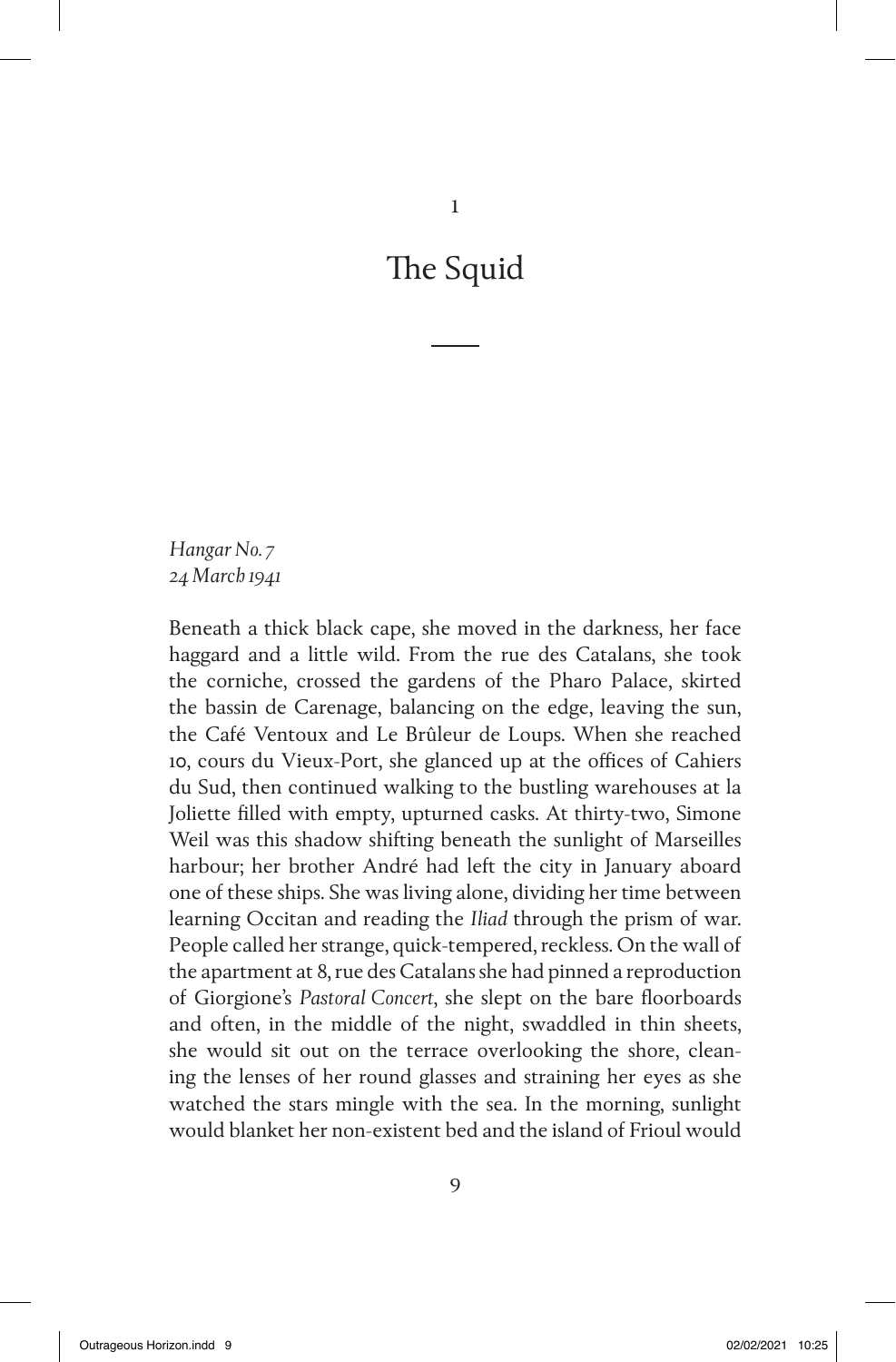appear, framed by the window. To the south, the sweeping cove, the Anse des Catalans, and beyond, the vallon des Auffes, the tiny fishing port hidden by the arches of the bridge behind which it nestles; beneath the broad arches, small craft are dragged ashore, hulls scuffed, oars limp; numerous alleyways stretch away towards the headland of Endoume, or to the rocky cove of Malmousque; those who are curious will head northward, towards the memorial, stopping along the way at the Impasse des Beaux-Yeux, which affords brief glimpses of the cityscape. Simone Weil had already lived many lives, in the lecture halls of the university, in factories, on the frontlines of the Spanish Civil War with the Durruti column, where a pot of boiling oil had put an end to her fervour, and soon she too would be on the quays awaiting the departure of a ship, immersing herself in chance encounters, she too would have melted into the maelstrom that jests and sets out its table according to its whim, bringing together the most curious fates, one day a poet, some revolutionaries, one night art dealers, a mathematician, a storm aboard an old tub that has sprung a leak, in the senseless and incessant hiccough of the backwash, in the eddy of events, she will play her role. And the novel is ingenious in that it is formless, its sprawling fields require skilful clearing, it nestles between the multiple strata of history, and once it has accumulated sufficient cargo, the heavy nuggets of anthracite, the engine roars into life, whistles and sends out plumes of smoke, the choo-choo puffs of steam are like the smoke signals of Native Americans: they clear the horizon. Like the dawn steamers on the Mississippi, the sternwheelers, it churns up the river waters, chugging against the current, slapping the snouts of crocodiles, marking time. And it glides between the sun's rays, suspending the breath of time, with every other turn drawing from its folds vast fictions just as algae clings to the steamer paddles, clinging to the rigid structure of truth.

Simone Weil was not leaving on 24 March. Since nine in the morning she had been watching on the quays at cap de la Pinède, near Hangar No. 7, watching the hundreds of men and women of every class who were against the railings of the rusty prow of a cargo ship. Victor Serge knows her and, in his notebooks, attests to her presence: *The port, long wait by the railings. Simone Weil, beneath her heavy loden cloak*.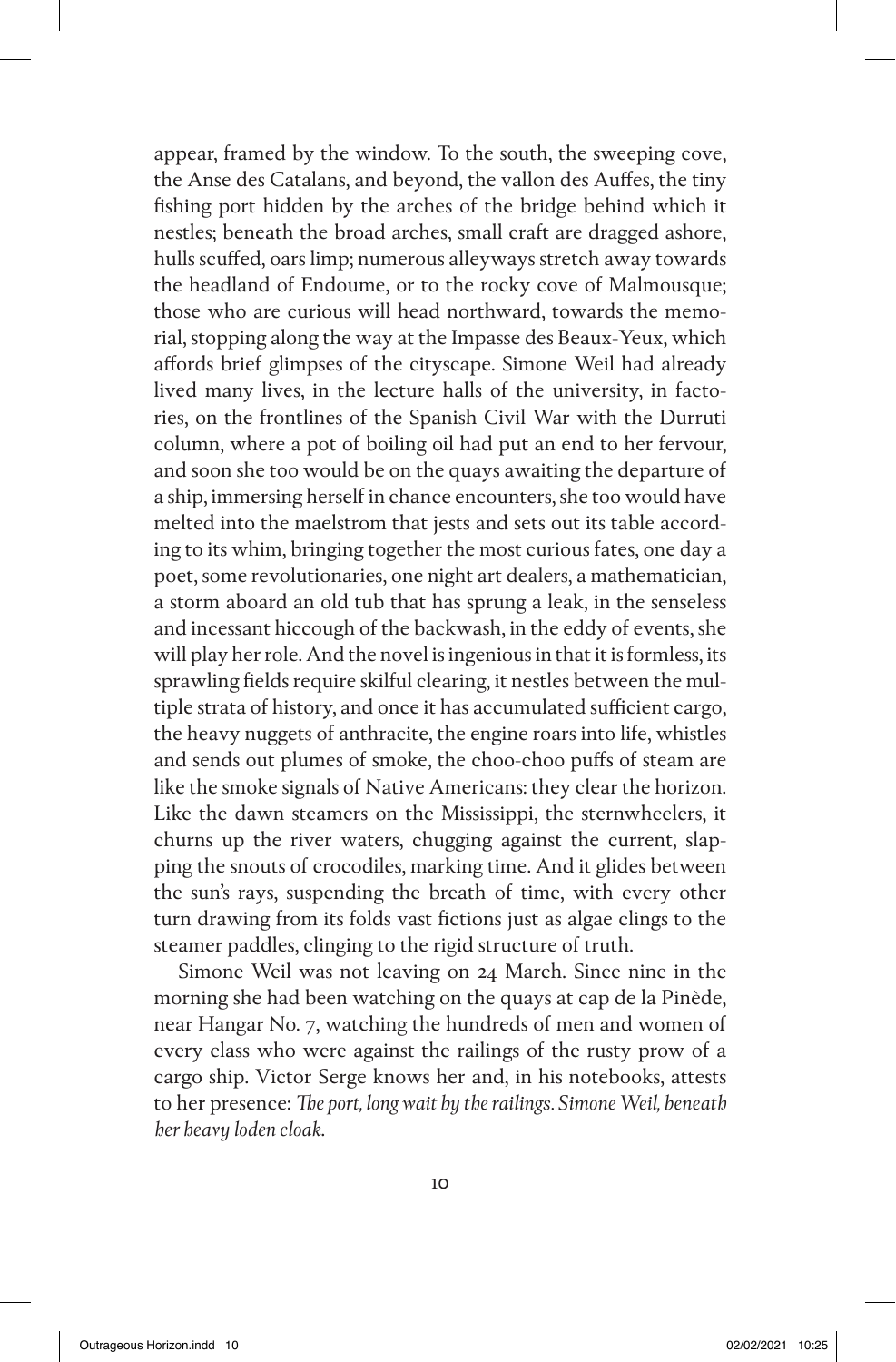On 3 December 1940, the city had been transfixed by the visit of Maréchal Pétain. A colossal portrait of the old man stared out over the Vieux-Port and over the cheering jubilant crowds that lined the route of the parade, dressed in their Sunday best, sombre black velvet suits, braid piping, red linings, elegant fedoras or the *chapeaux de Lunel* favoured by Folco de Baroncelli, polished boots made of creaking leather, and Claudine collars for the schoolgirls lined up outside a school that had been hastily renamed the Lycée Philippe-Pétain. Along the route of the parade that set off from the steps of the gare Saint-Charles, people jostled for space as others joined the throng on the harbour quays, thousands of supporters lined the thousands of worn flagstones and the canvas awnings snapped in answer to the tricolours that hung from the windows. The winter had been grim, the snow-covered tarpaulins of the Provençal fishing boats lashed to the piers formed a long powder trail difficult to distinguish from the roiling sea, weighed down by drifts of huge snowflakes, the wispy fleece of a leaden sky. From the balcony of the préfecture, surrounded by a pile of cockades laid in a semicircle, the Maréchal spoke to the masses, responded to the cheers, throwing his arms wide; his voice, though restrained, rumbled, and his unhinged address stood out against the chaos of the church bells and the parade chants and drowned out the screeching of the gulls above the pylons, the chimneys, the cranes and the narrow wooden jetties between the vessels, far above the skeletal carcasses of boats and the eels twined around the driftwood rudders that strew the depths of harbours. All along the transporter bridge, from the buffet-restaurant by Saint-Nicolas to the newspaper kiosk near Saint-Jean on the far shore, its counterweight bascule of wrought iron winched by machine, a creaking beast of bolts and cable stays, supported by slender steel girders, countless interlocking lines formed a grid soaring to almost eighty metres. Further off, along the breakwater, moored in the coves of la Joliette, Lazaret, Arenc, National and la Pinède, between the hangars of the Société Générale des Transports Maritimes, the ocean liner *Massilia* and the cargo ships *Capitaine-Paul-Lemerle* and *Arizona* had been daubed in red, white and blue, and festooned with banners emblazoned 'Vive

\*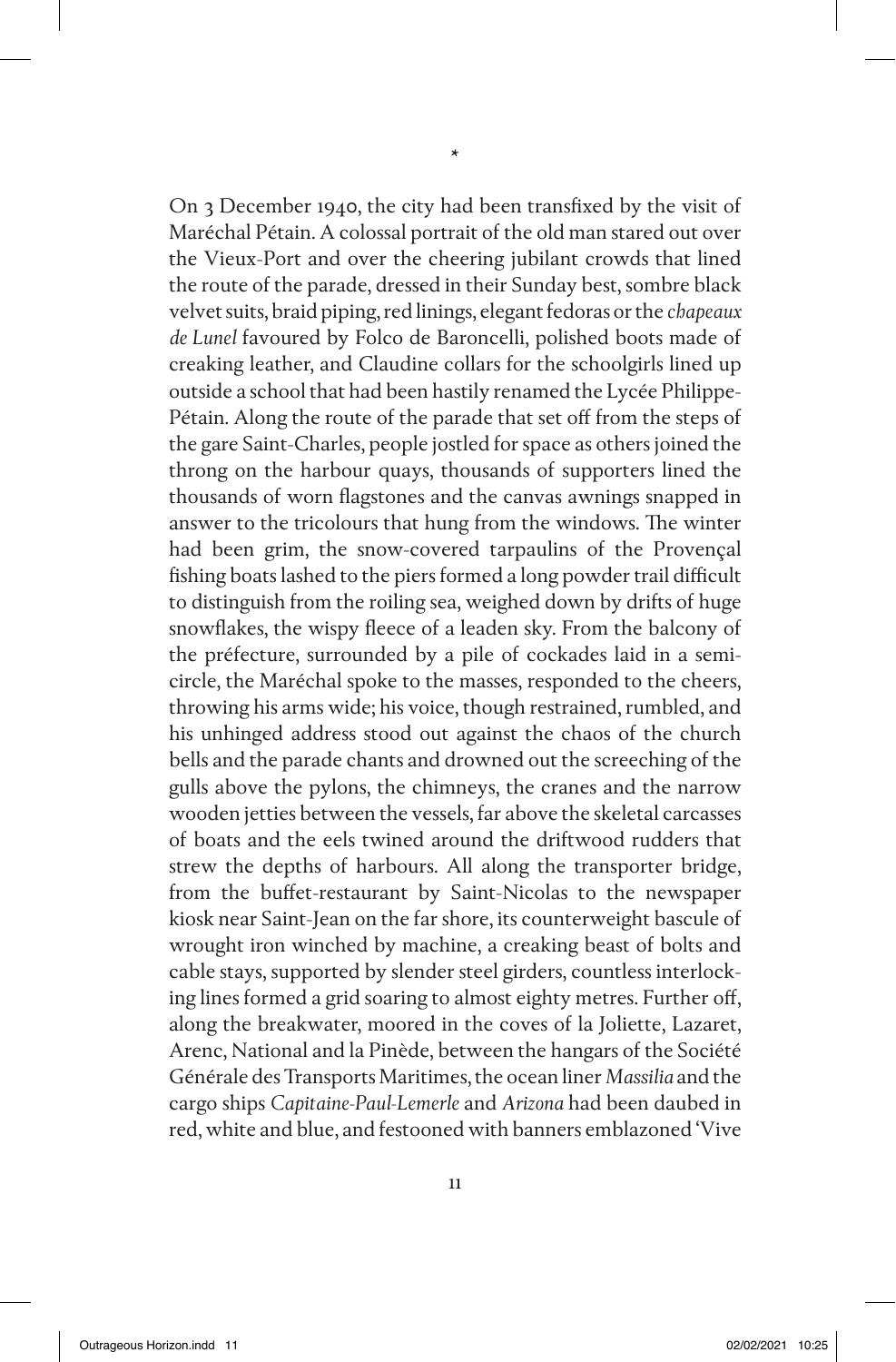Pétain', stencilled onto reams of canvas, worthy of a village fete – all foreign flags had been removed. At 11 a.m., in the Corniche, in front of the war memorial known as the porte de Poilus-d'Orient, the Maréchal was conversing with his 'fine comrades-in-arms', veterans and disabled ex-servicemen, their faces haggard, whipped by the dry wind, blinded by the winter sun, standing to attention in patched-up uniforms.

At 3 p.m., the disbanded army paraded along the quai des Belges: the armoured cars, the cadets from the military academies of Saint-Cyr and Saint-Maixent, the mountain infantry from Fréjus and Hyères, the cavalrymen of Nîmes, the marines, the mounted riot police, the bicycle infantry, the 43rd Infantry Regiment; an army rendered impotent by armistice, a military farce as powerless as a scout troop at a jamboree.

Around the old almshouse called La Vieille Charité, in the laneways and on the place du Panier, the only rush was that of the whirling wind trailing in its wake the fliers and confetti that strewed the gutters. The day had been preceded by sweeping arrests. The riff-raff had disappeared, people said proudly. The usual suspects – Jews, anarchists, foreigners, gypsies, communists, artists – had all been crammed into hurriedly improvised prisons, four days locked up around the city in storehouses, barracks, theatres and ships with six hundred in the hold of the cargo ship *Sinaïa*. Some knew that these first raids heralded others; the dissidents from the East saw them as an omen; they knew the vocabulary of tyranny, internments, exterminations, deportations, they knew that the persecution, the complicit silence, the blind obedience to orders would steadily increase until the day came when it was too late, when escape would mean life or death. Driven back to a rock or a hard place, to the Pyrenees or the Mediterranean, forced to choose the route across the mountains or the route across the seas. They were witness to the inexorable movement that leads to an impasse, from the agonies of uncertainty to voluntary uprooting.

Can we ever know how a war begins? The first gunshot, the retreat, the pitched battles – they give way to sporadic sniper fire. On a notepad, scribbled in haste, the solemn account of a captured moment, a fleeting lie, a brash strike that turns from a skirmish to a spearhead. We will be surprised to find that the weather was so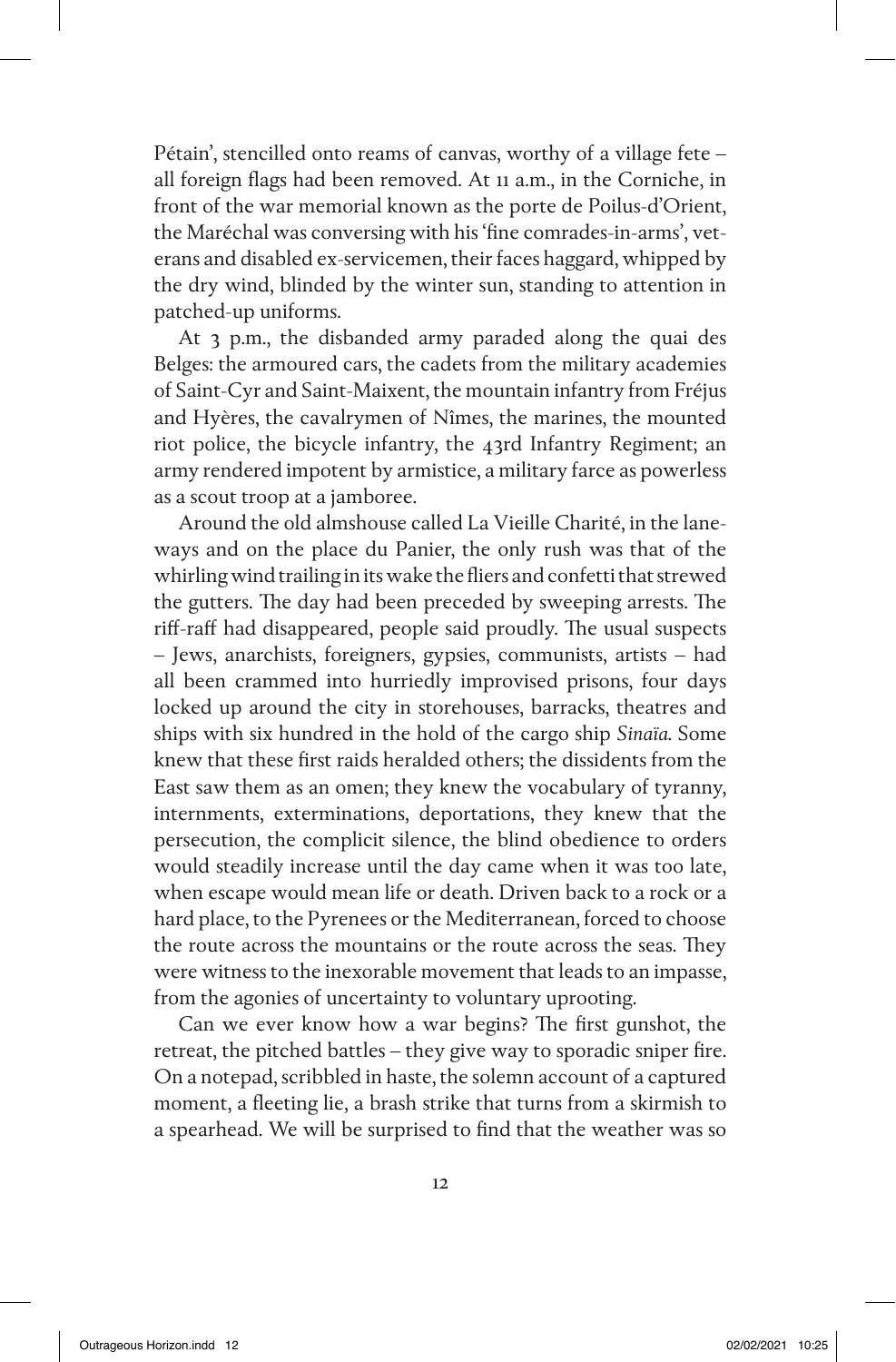beautiful, to read about the warmth of a night before battle; the slowly gathering autumnal dusk will frame an artillery emplacement like a wedding party, and at dawn, the sun's rays, drunk in with a cup of coffee, will filter and percolate through the leaves, the eyes, tapping out note after note on the skin, taking on the urgency of a mobilised army. Thunder rumbles, we see a nose pressed to the glass, a striated sky, we count the seconds separating the flash from the rumble, the light from the report. One, two, three, four, five, six seconds, then the sky rolls with heavy, muffled echoes, two kilometres, we calculate. It is from here, safe behind the glass, that the looming chaos is best observed, while in the distance the dark device growls and creeps closer in curtains of rain.

If France in 1941 was a funnel, Marseilles was the slender tube; here people rubbed shoulders, desperate for a way out. A chance meeting was now seen not as a joyous coincidence but a tragic inevitability. The sheer number of stateless people compared to the few cafés and hotels where they could congregate meant that the probability of such encounters, like untold throws of loaded dice, all but abolished the notion of coincidence. To leave France entailed securing a valid passport and a series of visas stamped by the harbour authorities before embarking. Hell had a name: the department of paper pushing. In that waiting room, the arbitrary reigned, proscriptions often disappeared only to be replaced by others, more devious. The vice was closing, each parting ship seemed to be the last, at which point the convicts flanked by the gendarmes found themselves fortunate, the zeal of bureaucrats was understood, even appreciated, when, finally, a scrap of paper was stamped, a hand beating on the cover of the logbook like the gavel of a judge delivering a sentence – this was authority, one it would have been foolish to challenge having come so far – and so people bowed their heads, mumbled their names, announced their destinations, stammered a few words of explanation: 'I'm going to join my brother in Mexico', 'My wife is waiting for me in New York', they presented safe conduct, ticket, transit visas, from country of refuge and last point of departure, grateful that there were no more questions, that another stage of the journey had begun, that there would be many other stages no longer mattered: once aboard, on the open sea, Europe would already be far behind.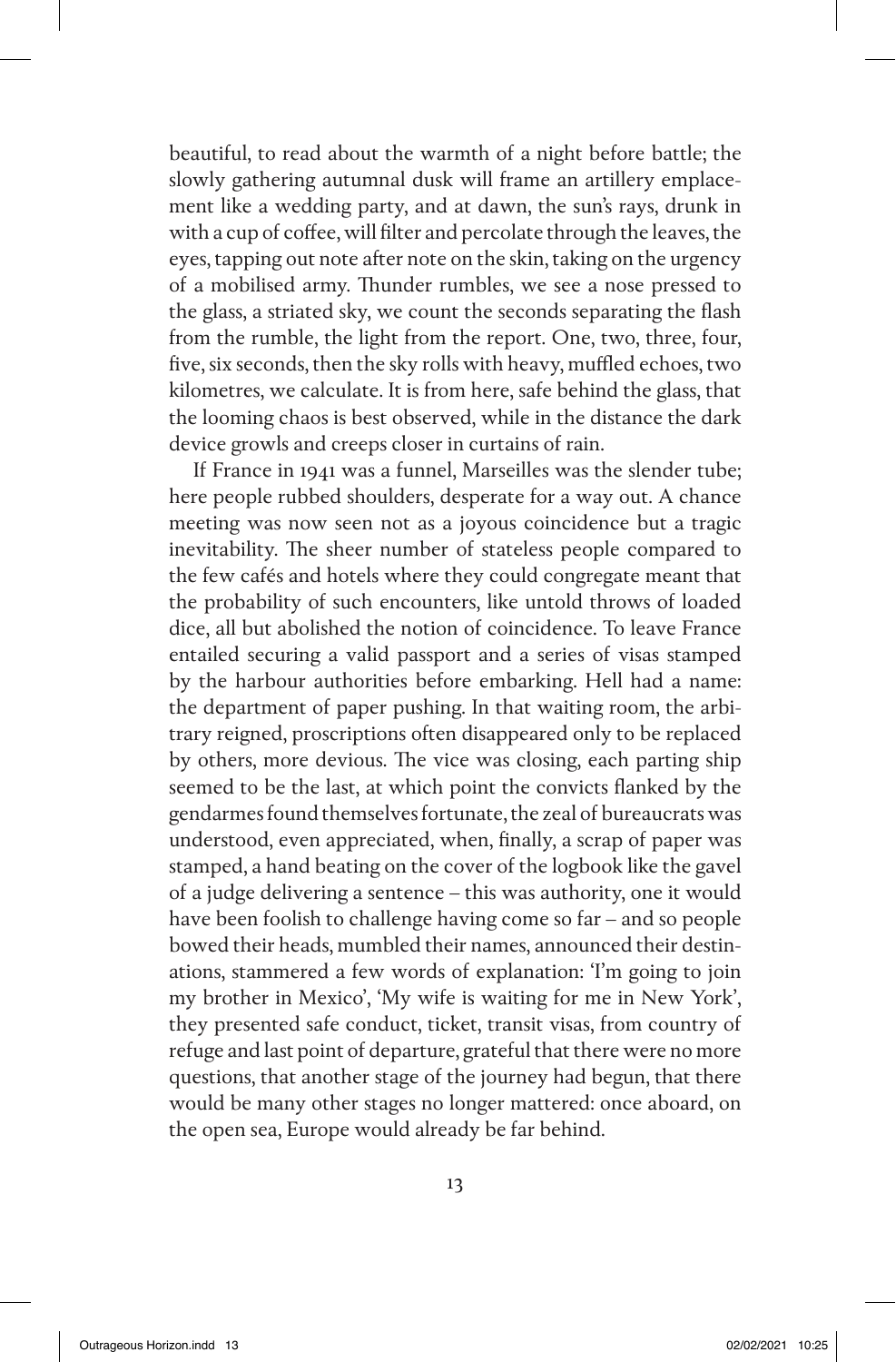A rumour spread across the terraces: cargo ships were sailing to the Antilles. There was talk of freighters laden with tons of bananas and sugar going one way, and with hundreds of people going *the other* – phantom ships plying their trade between two continents, which widened the mesh of a narrow net, opening a route to the Americas through the tropics. The solution seemed too facile, people were suspicious, it might be a godsend or it might be a trap. The maxim of those times: trust to your misfortune and mistrust your good fortune. And discussion of this new situation was in veiled terms, in rushed tones, as a digression from a conversation about the weather: this was how word spread that at the passport office in Arles, the elderly lady at the main counter was handing out travel tickets; that at the Mexican Consulate at the far end of La Canebière in Marseilles, the consul, Gilberto Bosques, was handing out visas and safe conducts; that in January seven hundred passengers had taken to sea aboard the SS *Winnipeg*, the same ship chartered by Neruda in 1939 to transport two thousand five hundred Spanish Republicans to Chile, and spare them certain death in Franco's jails. There was already news from the other side that a number of passengers on an English cargo ship had been forced to disembark in Dakar and were now sweltering in a barracks in the middle of nowhere, and that the SS *Wyoming*, which put in on 24 February, had arrived at Fort-de-France. Since December 1940, the government that had been so keen to discourage those wanting to leave was now facilitating the process; orders had been given. By late January, it was possible to get an exit visa – this document, obtained only through the most extraordinary wiles, by disassembling and disarticulating the cogs of the idiotic system, instantly turned into Monopoly money, people all but laughed when presented with it. This was not generosity of spirit, the true reason behind this volte-face could be summed up in two words: good riddance! The Gestapo had already tracked down and arrested many of the dissident refugees in France, with the complicity of the French authorities who had supplied a list of enemies of the Reich still in the country and denied exit visas; as for the rest – the *rabble* – let them flee and contaminate America, that was the

\*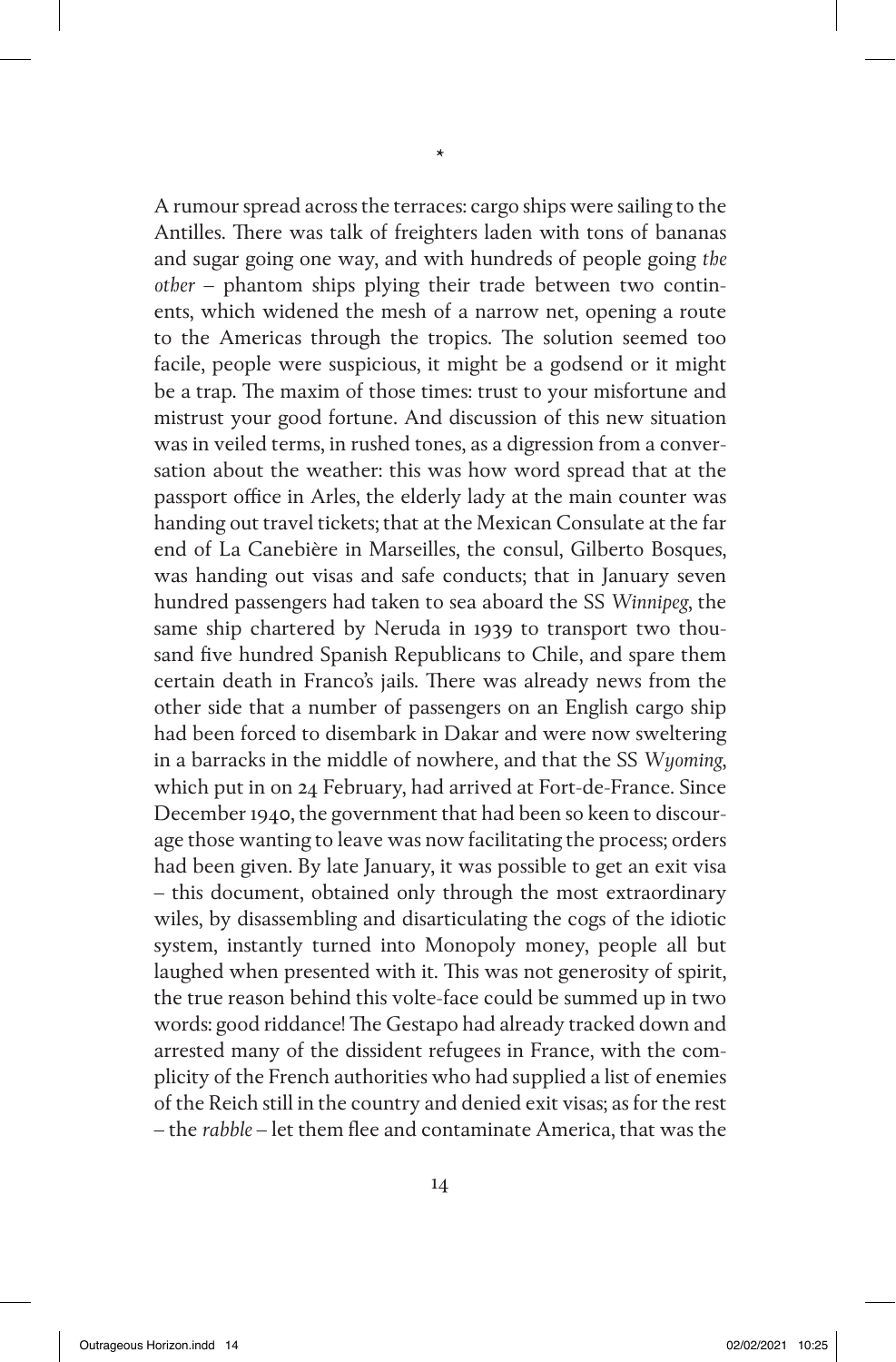idea. *We could now openly engage in what had all along been our* raison d'être*: emigration,* remarked an astonished Varian Fry at the Emergency Rescue Committee, which had moved its makeshift office on the rue Grignan to the boulevard Garibaldi to give the association an air of respectability. Within a few months, some fifteen thousand people applied to the association and more than a thousand managed to flee. The source of the waters mattered little, what mattered was that the riverbed was wider.

From 1930 until 1939, the Société Générale des Transports Maritimes à Vapeur – the SGTMV – had operated a quarterly freight service between metropolitan France, the Antilles and French Guiana. A fleet of seven cargo ships – the *Mont-Cenis*, the *Capitaine-Paul-Lemerle*, the *Mont-Kemmel*, the *Mont-Everest*, the *Mont-Genève*, the *Mont-Viso* and the *Mont-Angel* – had been laid up after war was declared. From December 1940, the SGTMV's cargo ships were converted into ocean liners. Meanwhile, other companies bought up rusty old tubs and, at little cost, disguised them as gleaming liners. In the wet docks of the étang de Berre, they repainted the tin cans lead-grey, and patched them up with little more than puncture-repair patches and clapped-out engines – and the ships sailed on! Political affairs (even by association) go hand in hand with business affairs: there is not a single law, not a single decree or directive that does not bolster such an ingenious trade. That is the way of the world: even rescue is a commercial endeavour; you have to be a manager to be an altruist. Persecute the refugees, set up a rescue network and you have a licence to print money: visas, guarantees, privileges, second-class tickets, first-class tickets, cabins, berths, deckchairs, provisions aboard, mind the gangway – a thriving business, a maximised profit and a political administration, like a doting father figure, guided by *strict humanitarian rules*. It is possible to be a refugee and pay for one's salvation, the two go hand in glove, in fact, surely this is what is meant by paying tribute.

It is at the foot of the *Capitaine-Paul-Lemerle* that the crowd has gathered on this morning of 24 March, under the watchful eye of armed, uniformed riot police. The cargo that left Cayenne on 28 January 1940 marked the temporary suspension of commercial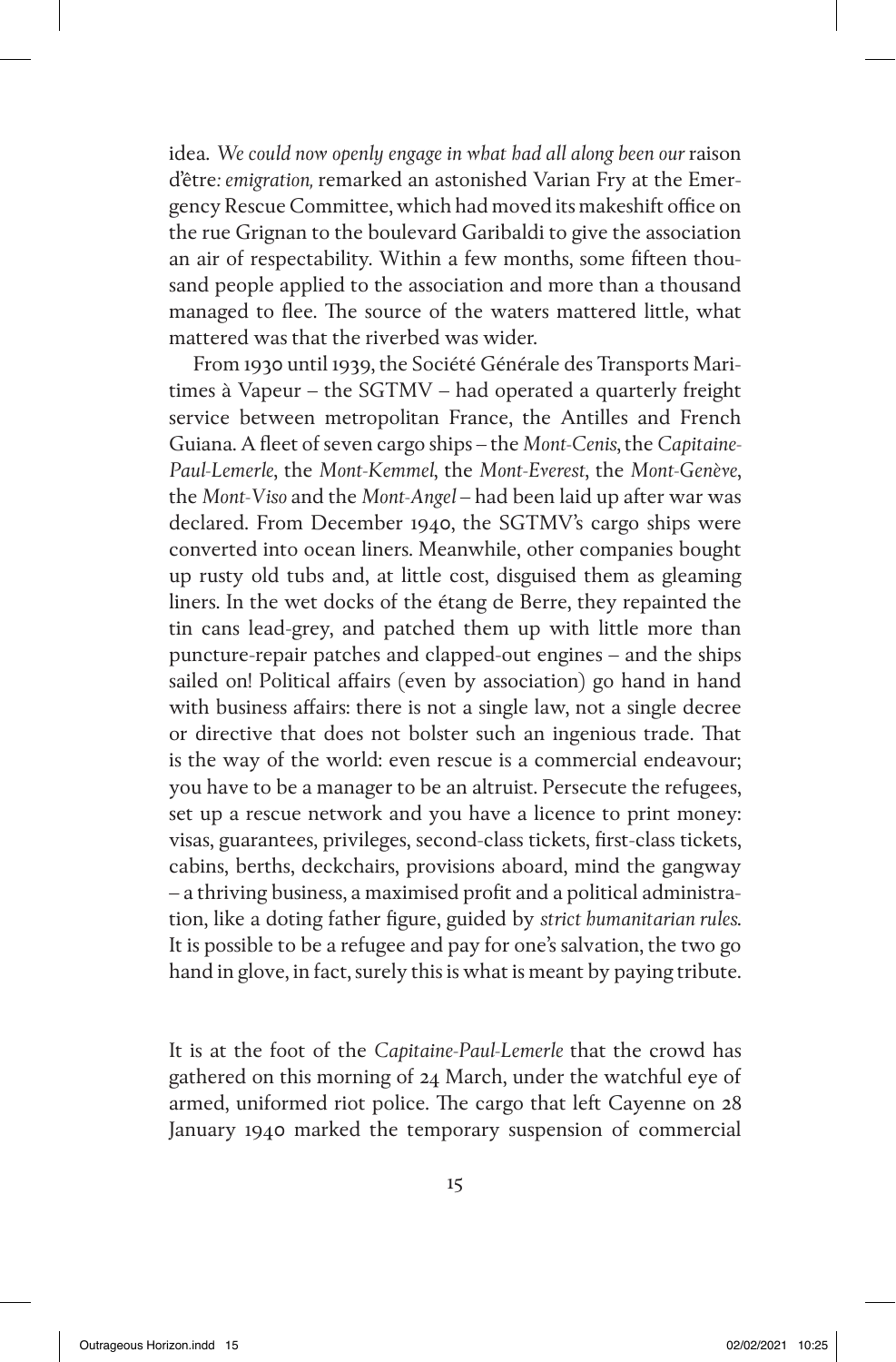trading between the Antilles and the old world. A vessel of 4,945 tons and an imposing aspect; when one looked up towards the prow, and the sun shrouded the angles in a dazzling halo, it almost looked the part. And indeed, it was a kind of illusion, at the dawn of a great exodus. An ark, nothing less. Some three hundred exiles, escorted by gendarmes, were emerging from Hangar No. 7, moving along the quays, dwarfed by the hulls of the ships, which, swathed in shadow and newly refurbished, had a certain style. Not far away, the *Carimaré* was in dry dock at la Pinède, waiting to be streamlined and refitted, its huge, dry propellers motionless, arse in the wind, a fat man being washed. All around it, the longshoremen were at work, yelling to each other, calling down from the prow to the walls of the dry dock, like an army of men perched on aqueducts, hauling on ropes, securing the metal hulk like the Lilliputians lashing down Gulliver.

From the *Paul-Lemerle*, the *Carimaré* seemed to have been stripped bare, and an observer saw only a series of oily, shapeless forms, nothing more or less than a heap of rusting nuts and bolts atop a stack of rotting planks. A raft piled with scrap metal, a machine bound for the wrecking yard, like a deboned chicken. It was a joke, a pitiful hoax, a risible framework, a cargo ship worthy only of the scrapyard, the flagship of a pantomime fleet. And yet no one would complain before reaching the open sea, people were willing to pay anything for a ticket, and besides, everyone knows that uncertainty is life's ultimate gamble. In single file on the gangway, the procession of trunks and suitcases stripped the scene of its drama, fleeing Russians rubbed shoulders with exiled Spaniards, ethnologists with poets, KPD activists with Soviet renegades and a ginger tomcat with a little girl. The scene now set, thirty days at sea would transform this floating coffin into a treasure chest.

Victor Serge scanned the quay, searching for Laurette and her red flowers. Standing on a timber frame, he saw her, flanked by Jean Gemähling and Dina Vierny, and watched as, within the first mile, her blue overcoat was engulfed by the great blue of the sea, a point pinned onto the horizon. Aboard, sadness and joy. On the forward deck, a happy Polish family. The father, bushy-bearded,